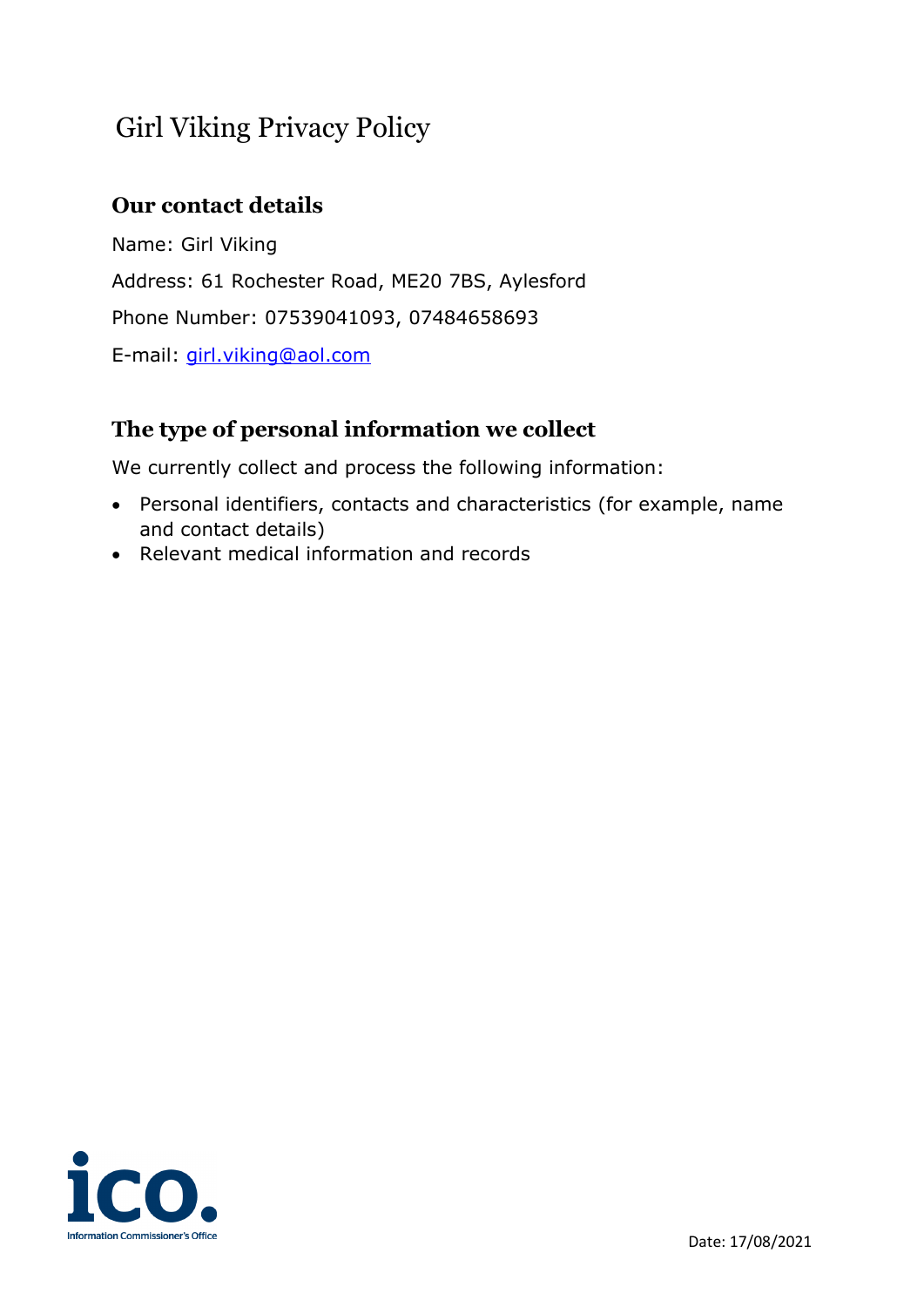### **How we get the personal information and why we have it**

Most of the personal information we process is provided to us directly by you for one of the following reasons:

- We collect information to prevent any contradictions, to be able to keep in contact as well as, understanding the procedures and services which can be applied to you.
- We do not share any information with any third parties neither do we receive any information from indirect sources.

Under the General Data Protection Regulation (GDPR), the lawful bases we rely on for processing this information are: **[delete as appropriate]**

**(a) Your consent. You are able to remove your consent at any time. You can do this by contacting** [girl.viking@aol.com](mailto:girl.viking@aol.com) 

#### **(c) We have a legal obligation.**

#### **(d) We have a vital interest.**

Tell people how you collect their personal information and where you collect the information from.

Tell people the reasons why you need to collect or hold their information. Include your lawful basis for doing this in this section (visit our [lawful basis guidance](https://ico.org.uk/for-organisations/guide-to-data-protection/guide-to-the-general-data-protection-regulation-gdpr/lawful-basis-for-processing/) [and interactive](https://ico.org.uk/for-organisations/gdpr-resources/lawful-basis-interactive-guidance-tool/)  [tool](https://ico.org.uk/for-organisations/gdpr-resources/lawful-basis-interactive-guidance-tool/) to help you work this out).

Tell people about any instances in which you pass personal information to a third party and outline your reasons for this.

If you are relying on consent to process individual's information, then you should also tell people about their right to withdraw consent and how they can do this.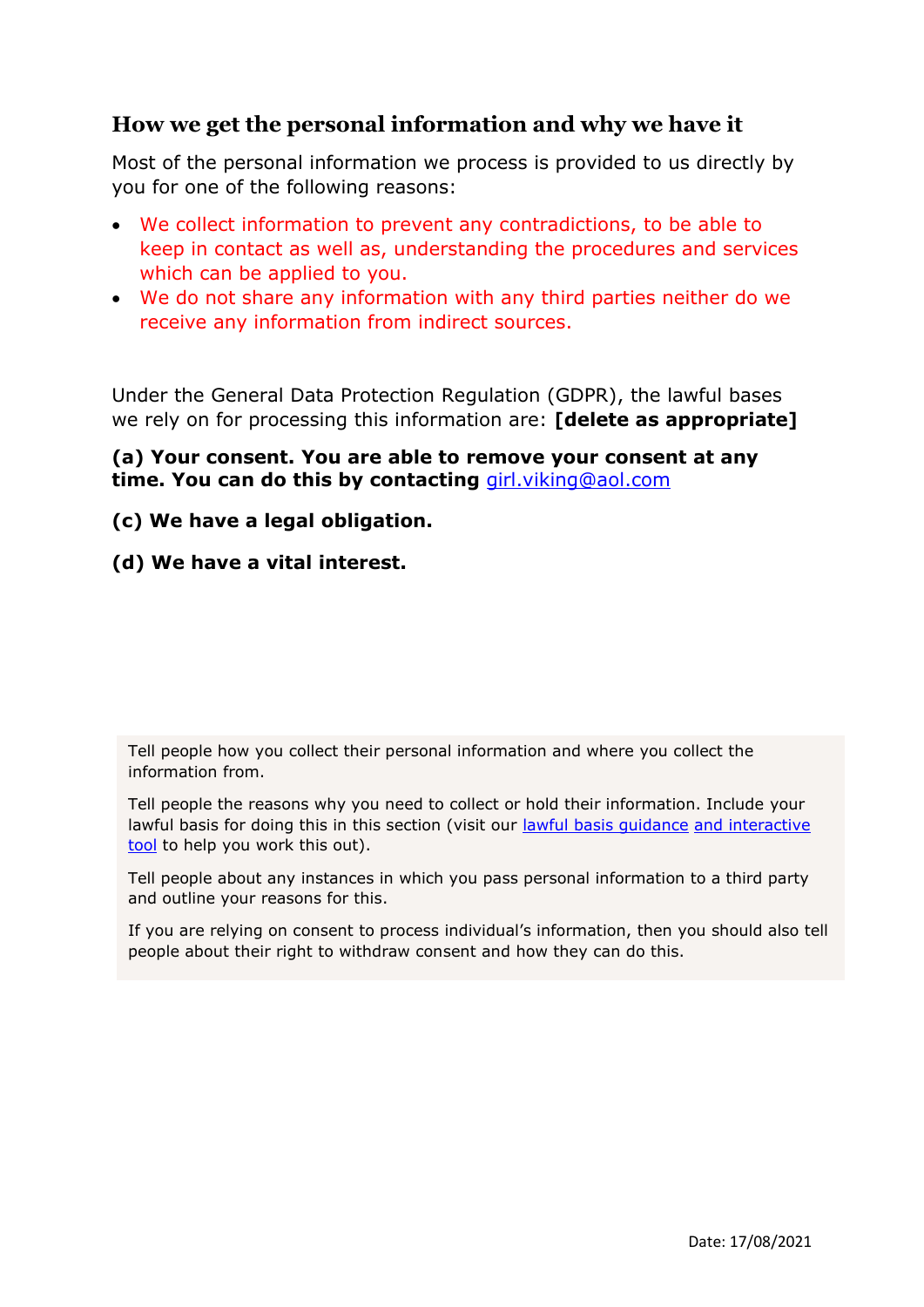## **How we store your personal information**

Your information is securely stored within our private client data stores.

If required by you, we will then dispose your information by removing and deleting all your personal details and records.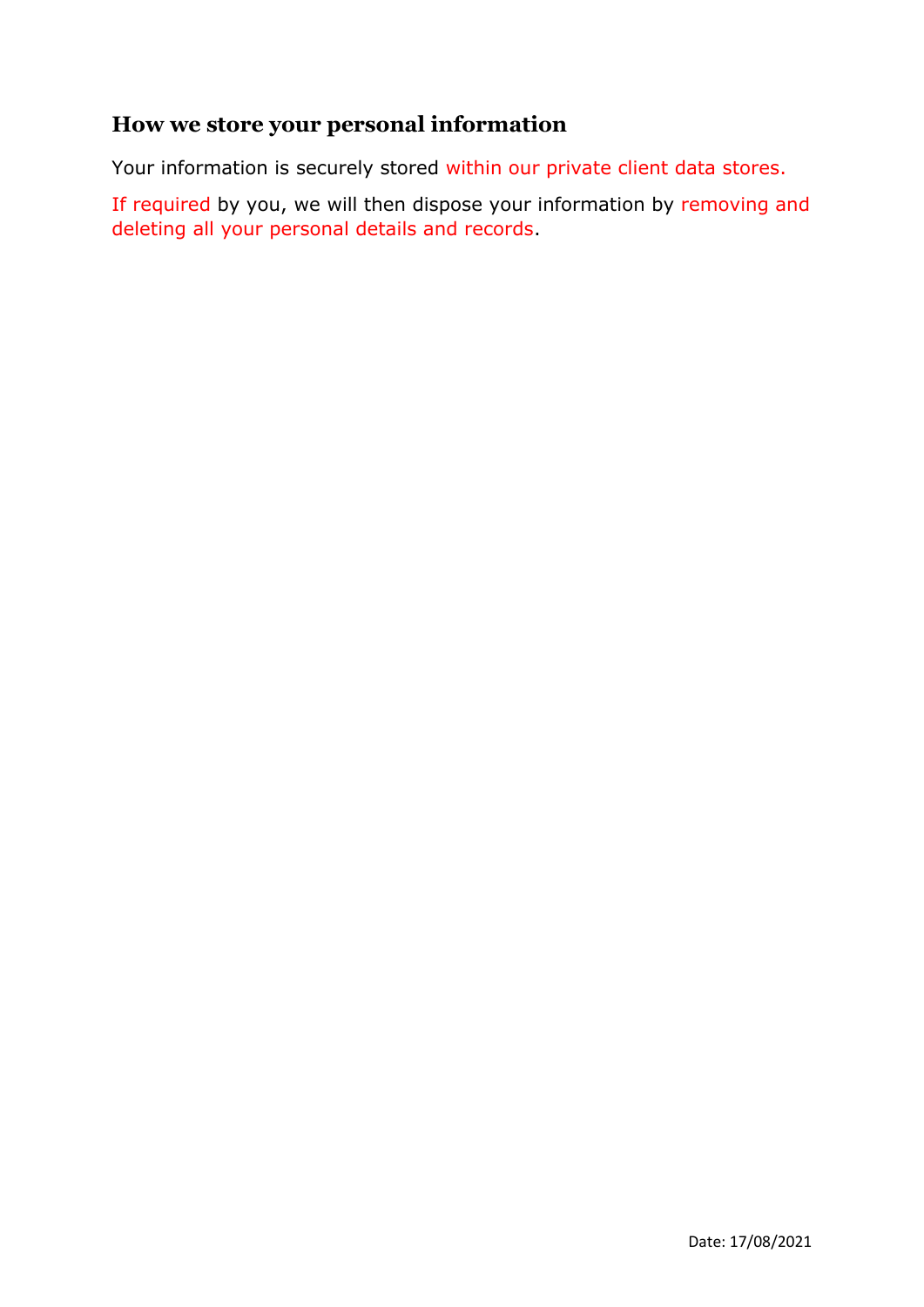# **Your data protection rights**

Under data protection law, you have rights including:

**Your right of access** - You have the right to ask us for copies of your personal information.

**Your right to rectification** - You have the right to ask us to rectify personal information you think is inaccurate. You also have the right to ask us to complete information you think is incomplete.

**Your right to erasure** - You have the right to ask us to erase your personal information in certain circumstances.

**Your right to restriction of processing** - You have the right to ask us to restrict the processing of your personal information in certain circumstances.

**Your right to object to processing** - You have the the right to object to the processing of your personal information in certain circumstances.

**Your right to data portability** - You have the right to ask that we transfer the personal information you gave us to another organisation, or to you, in certain circumstances.

You are not required to pay any charge for exercising your rights. If you make a request, we have one month to respond to you.

Please contact us at [girl.viking@aol.com](mailto:girl.viking@aol.com) , 07539041093, 07484658693, 61 Rochester Road, ME20 7BS, Aylesford, if you wish to make a request.